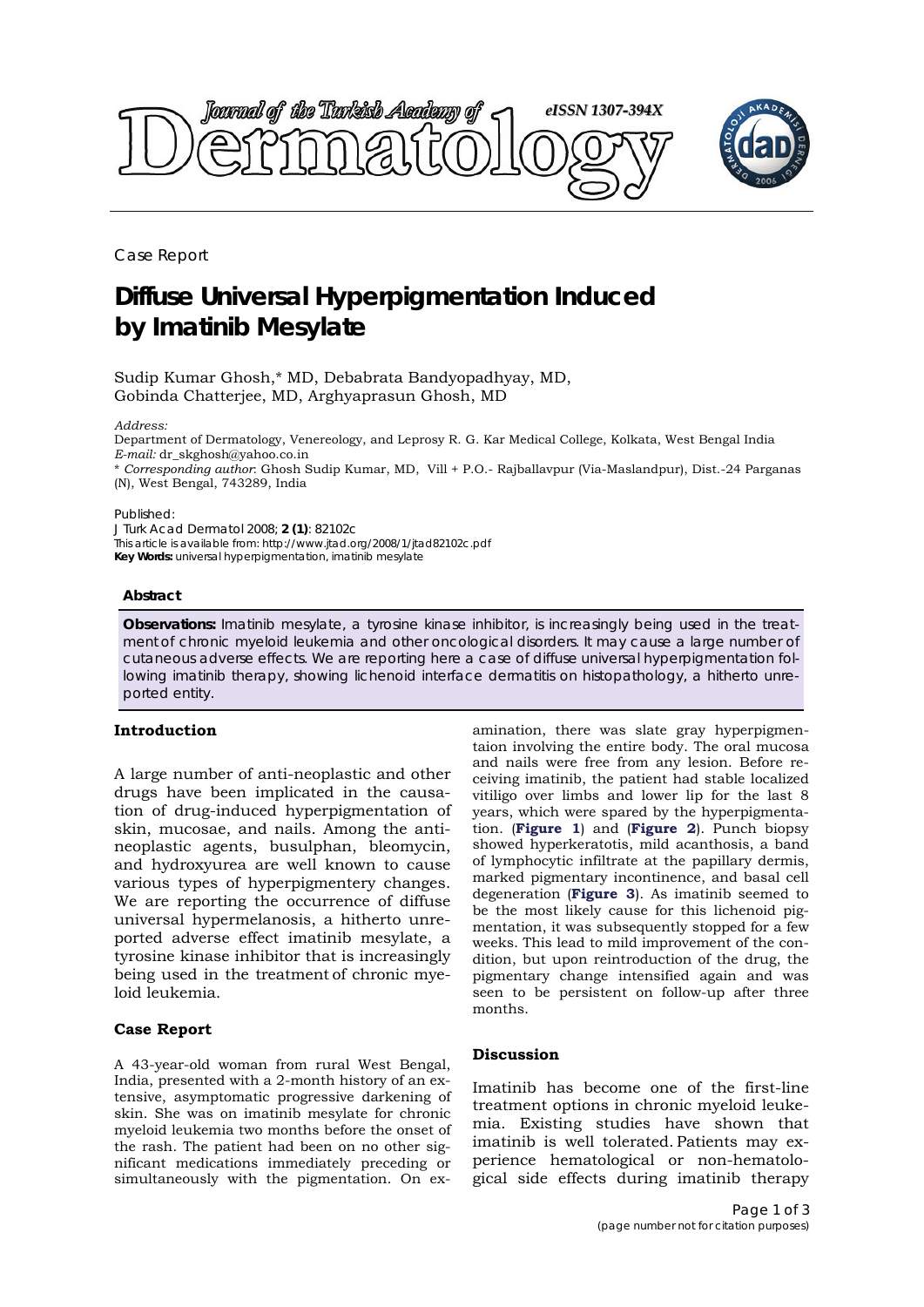

**Figure 1.** Showing hyperpigmentation of face sparing the vitiliginous areas on lip.

but these are usually mild to moderate in severity [**1**]. Skin change is the most common non-hematological toxicity of this drug [**2**] and commonly occurs in the form of rash, edema and pruritus [**3**]. The exact pathogenesis of the cutaneous reaction is obscure, but direct pharmacological effect is implicated owing to their high prevalence and dose dependence. These changes do not warrant interruption in treatment of imatinib. Among other adverse effects, hypopigmentation has been documented on



**Figure 3.** Histopathology showing lichenoid interface dermatitis with pronounced pigmentary incontinence. H & E. Original magnification X 100.

*J Turk Acad Dermatol* 2008; **2 (1)**: 82102c. http://www.jtad.org/2008/1/jtad82102c.pdf



**Figure 2.** Showing hyperpigmentation over the limbs sparing the vitiliginous areas

several occasions but apart from a report of unspecified hyperpigmentation [**2**] and another on nail pigmentation [**4**], hyperpigmentery changes have not been reported. Pigmentary changes appear to be doserelated and it has a regulatory role in melanogenesis, melanocyte homeostasis, and pigmentation. The molecular mechanism for hyperpigmentation is not known [**4**].

The temporal relationship of the cutaneous change with the administration of imatinib and inability to document other possible causes for the condition is strongly suggestive of a causative role. Although the occurrence of imatinib-induced typical lichen planus-like papular eruption has recently been described [**5**], diffuse generalized hyperpigmentation with a lichenoid interface dermatitis has not been reported previously. As the use of this drug for patients with chronic myeloid leukemia and other oncologic conditions is increasing, clinicians should be aware of the fact that this type of pigmentary changes can occur as a rare adverse effect of imatinib therapy. On the other hand dermatologists should consider the possibility of prior imatinib therapy while evaluating a case of drug-induced hyperpigmentation.

#### **References**

- 1. Gupta DK, Saluja S, Bhasin S, Sharma M. Imatinib mesylate-induced generalized hypopigmentation in patients with chronic myeloid leukemia. Indian J Pharmacol 2006; 38: 66-67.
- 2. Arora B, Kumar L, Sharma A et al. Pigmentary changes in chronic myeloid leukemia patients